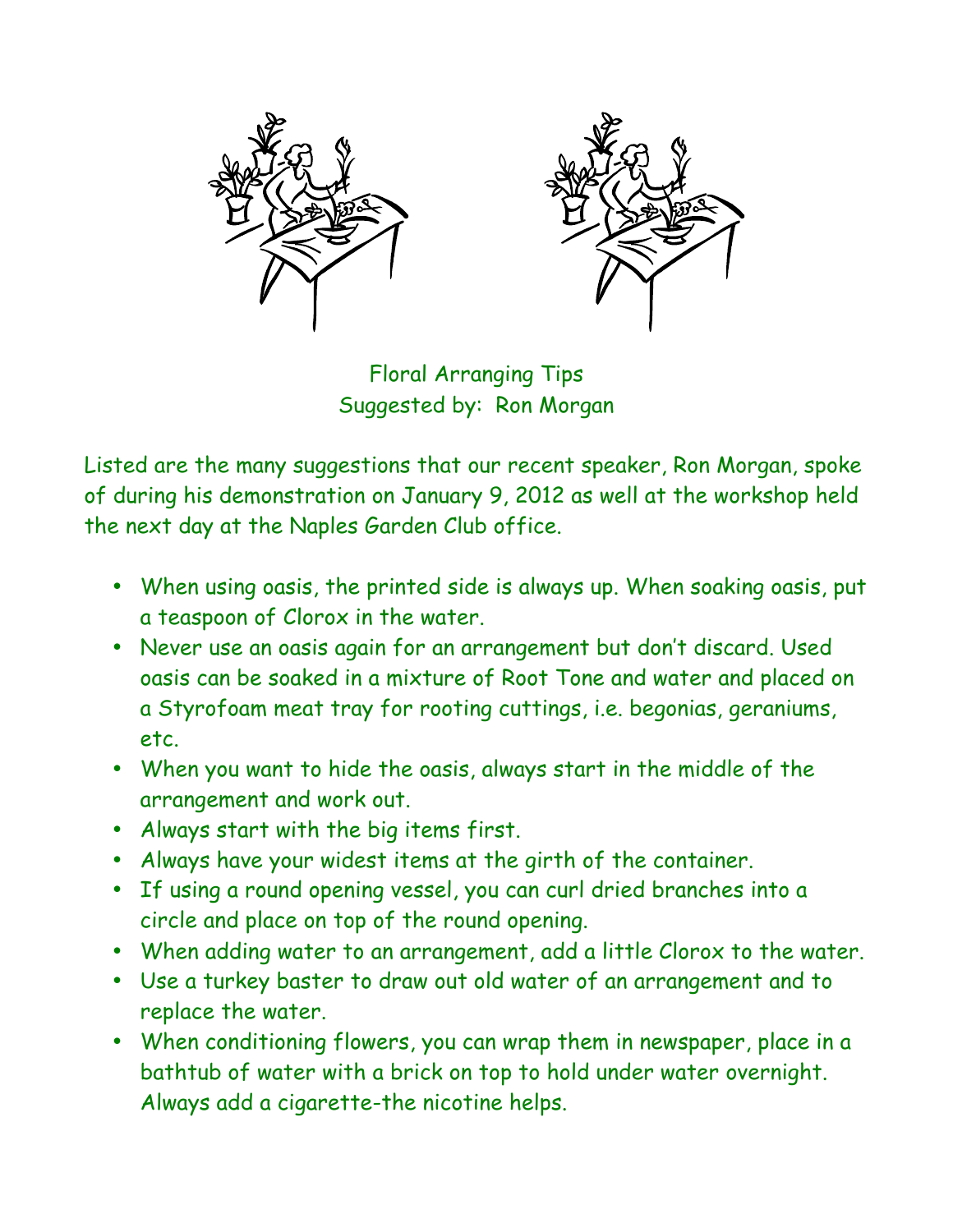- Always use a knife and not scissors or clippers which tend to squish the stems and cuts off the flower's ability to draw water.
- Always mist your arrangement as well as water. The misting helps the flowers and foliage draw in water from another source.
- Use stems of lilies in centerpieces.
- For a dinner party, remember your arrangement should not be higher than from your elbow to wrist.
- A dog dish makes a great vessel for an arrangement.
- When using produce in an arrangement:
	- o Use lots of wooden picks dipped in oil of cinnamon or oil of cloves to help preserve the produce.
	- o If using small cabbages, place them on their stems in a dark closet for two days to turn a paler color. This can also be done for flowers you would like to drain the color from.
	- o If using a large cabbage, peel back the first row of leaves to resemble a rose.
	- o If using broccoli, place in half Clorox and half water to drain the fragrance-this is also true of marigolds.
	- o If using ginger root, scratch the bottom to release the fragrance. Ginger root can be placed in openings of a vessel or in the bottom of a vessel that you are growing paper whites or tulips.
	- o Leaves and fruits can be sprayed with Pam and patted dry if you are using them under water.
- When using long green leaves to make them more pliable place the leaf under your hand on a table and run the leaf against the edge of the table.
- If using hens and chicks, place them on wooden picks.
- When using leaves, take off the bottom sections (one on each side of stem) to obtain a point that you can place through the top of the leaf to make a loop or half way to make a tail
- Can use green apples with looping leaves by placing the apple within the loop